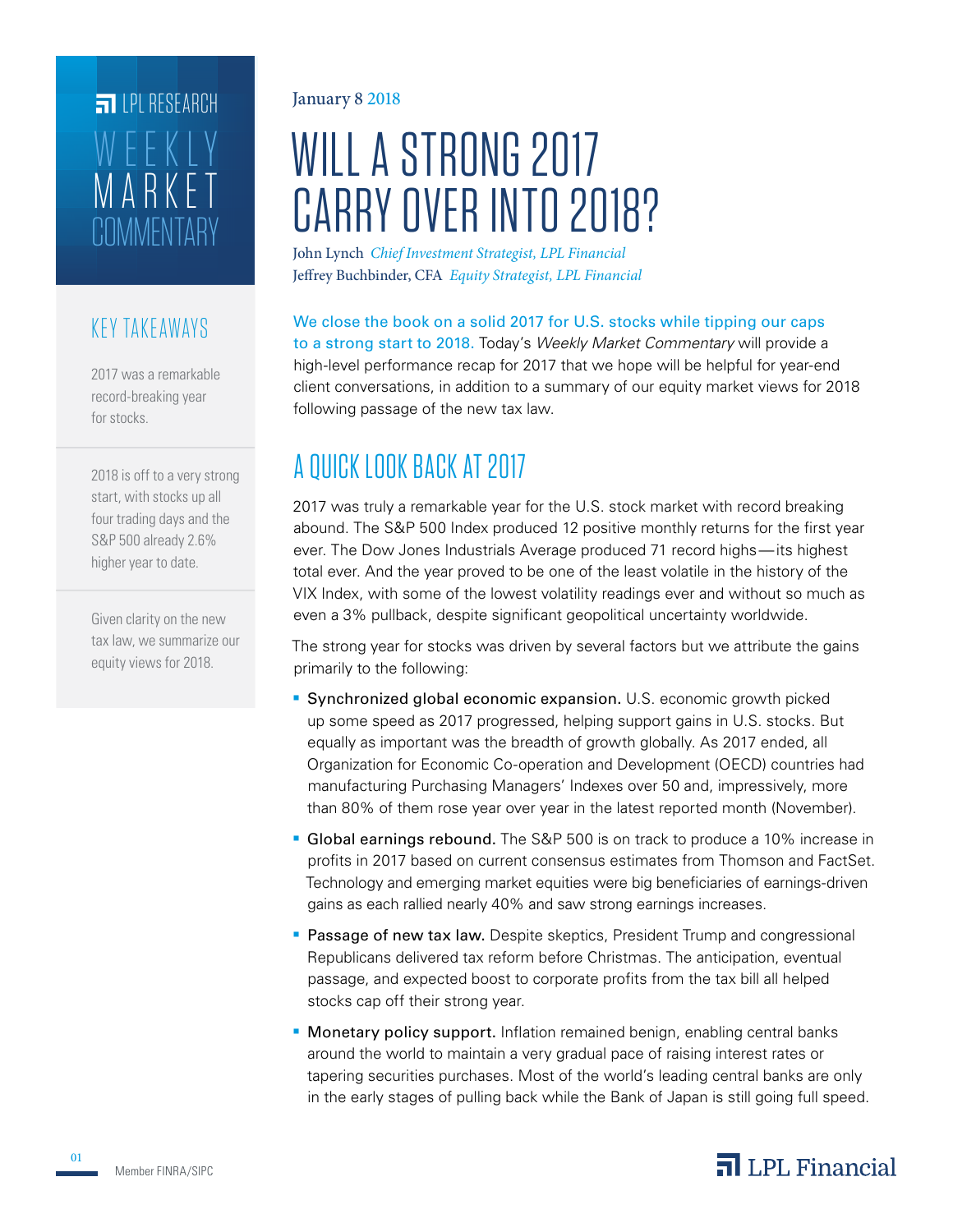In terms of what worked, growth outperformed value (largely on technology strength), large caps outperformed small and mid despite greater relevant benefits of lower tax rates for small, and international equities, notably emerging markets, outperformed U.S. equities as the U.S. dollar weakened and global growth accelerated [Figure 1].

## KEY DRIVERS FOR THE RETURN OF THE BUSINESS CYCLE

The return of the business cycle, as discussed in our *Outlook 2018*, remains our major theme for the year. With the Federal Reserve (Fed) pulling back on its monetary policy support, fiscal policy and earnings will emerge as key drivers. S&P 500 companies are well positioned with the potential

to generate double-digit earnings growth thanks to a combination of better economic growth and lower corporate tax rates. In addition, the ability of businesses to fully expense (100%) capital expenditures over the next five years may provide a powerful tailwind for profits. Going forward, we look for business investment and further gains in earnings per share to power the economy and equity markets, respectively.

A focus on business fundamentals and the impact of fiscal policy could have implications for equity leadership in 2018:

**Size.** Small cap stocks typically have endured a bigger tax burden than large caps, making them a big beneficiary of the new tax law generally. We also expect small caps to be a beneficiary of a stronger dollar in 2018 as the



#### **1 EMERGING MARKETS AND TECHNOLOGY LED MARKETS HIGHER IN 2017**

Source: LPL Research, FactSet 12/31/17

All indexes are unmanaged and cannot be invested into directly. Unmanaged index returns do not reflect fees, expenses, or sales charges. Index performance is not indicative of the performance of any investment. All performance referenced is historical and is no guarantee of future results.

Investing in foreign and emerging markets securities involves special additional risks. These risks include, but are not limited to, currency risk, geopolitical risk, and risk associated with varying accounting standards. Investing in emerging markets may accentuate these risks.

Because of their narrow focus, specialty sector investing, such as healthcare, financials, or energy, will be subject to greater volatility than investing more broadly across many sectors and companies.

02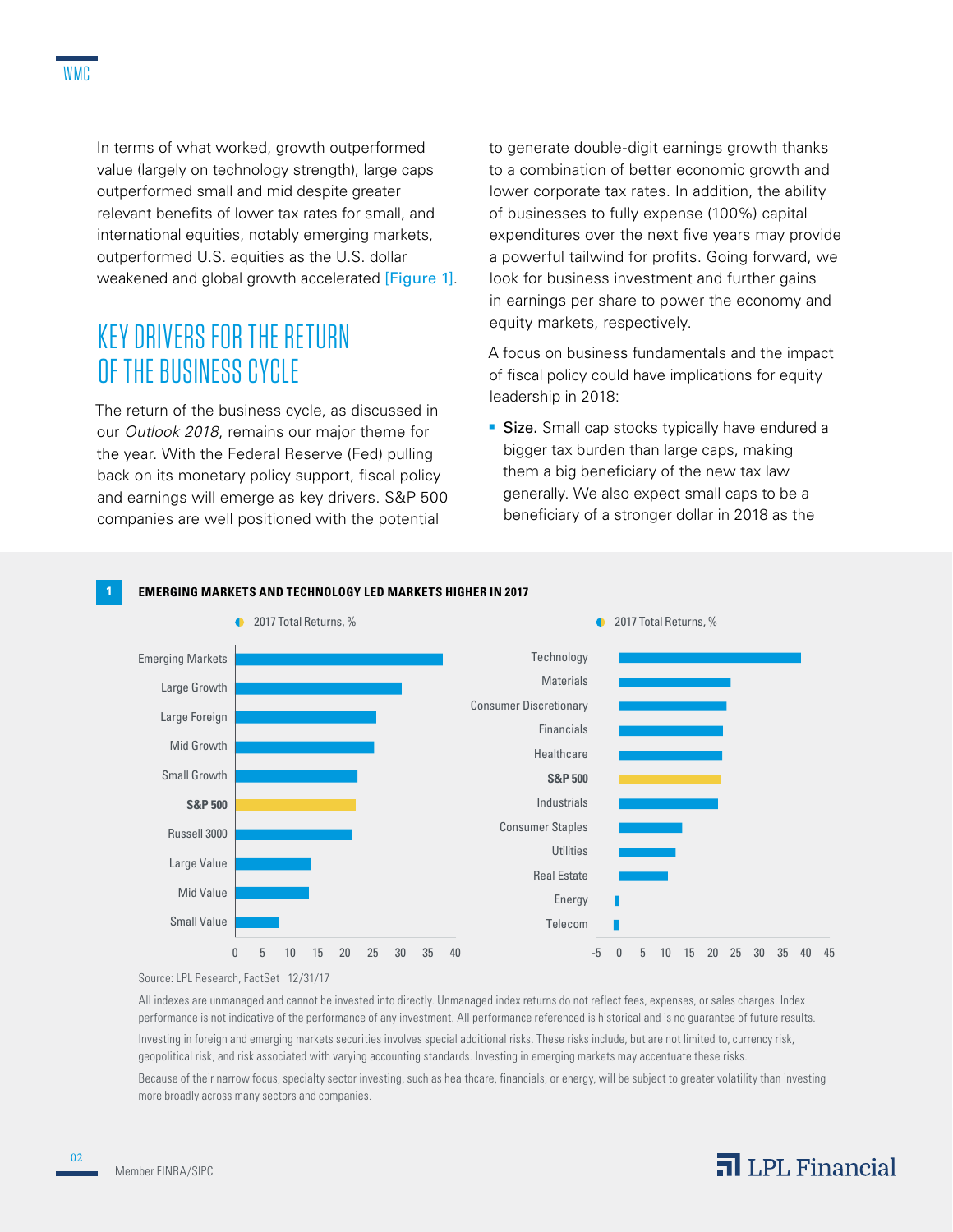Fed gradually raises rates and shrinks its balance sheet. More domestic exposure means smaller companies do not typically experience currency translation challenges on their earnings that larger, multinational corporations confront.

- **Style.** The value style of investing may benefit from the new fiscal legislation. Value tends to perform better when economic growth accelerates, which we expect to see in 2018. Higher price-to-earnings ratios (PE) for growth may attract the attention of value seekers. Higher interest rates as growth and inflation pick up, and a potentially steeper yield curve, may also support better value performance in traditional value plays such as financials.
- **Sector.** We expect cyclical sectors to outperform their defensive counterparts as the economic expansion continues with help from tax reform. Our favored sectors include financials, industrials, and technology. The financials sector may benefit from a lower corporate tax rate, a steeper yield curve, and deregulation efforts. Industrials may benefit from stronger global growth, lower taxes, 100% capital expensing, higher U.S. defense spending, and a possible infrastructure spending plan. Last, solid global demand and profits held overseas that can be repatriated at attractive rates may support technology sector outperformance in 2018.

# 2018 OFF TO A STRONG START

The year is off to a strong start with the S&P 500 up 2.6% already in just four trading days, the index's best start since 2006. Data has helped, including a strong and much better than expected December reading on the U.S. Institute for Supply Management (ISM) Manufacturing Index, at 59.7, and some of the strongest European manufacturing survey readings ever recorded. December job growth did miss expectations in Friday's employment report (148K versus 190K Bloomberg consensus), but the miss did not slow stocks down as the S&P 500 added 0.7% on Friday.

# TAX LAW CLARITY DROVE RECENT UPGRADE TO FORECASTS

With recent clarity on the new tax law, we upgraded our forecasts for economic growth, earnings, and S&P 500 returns for 2018. In our *Outlook 2018* we had forecast that the stock market's PE multiple, at 19.5 times trailing earnings, would roughly hold steady.\* Our then 8–10% S&P 500 earnings growth forecast for 2018 at that PE drove our prior 2018 year-end S&P 500 target of 2725–2750 and total return forecast of 8–10% (including dividends). (Based on expectations of better economic growth, with potential added benefit from lower corporate tax rates.)

The passage of the new tax law and its potential boost to corporate profitability led us to raise our 2018 S&P 500 earnings forecast from \$142.50 to \$147.50. Assuming a trailing 12-month PE of 19–20, we believe the S&P 500 would be fairly valued in the range of 2,850–2,900 by year-end 2018, or approximately 8% above closing levels on December 31, 2017. We appreciate that stock valuations are above historical averages, but we view them as fair given low interest rates and inflation.

# CONCLUSION

2017 was a great year for stocks and, so far, 2018 is off to an excellent start. For more on our key themes for 2018, please refer to our *Outlook 2018: Return of the Business Cycle*. And for more on the economic, earnings, and market impacts of the new tax law, please refer to our *Investment Implications of the New Tax Law* commentary.

<sup>\*</sup>The PE (price-to-earnings) ratio is a measure of the price paid for a share relative to the annual net income or profit earned by the firm per share. It is a financial ratio used for valuation: a higher PE ratio means that investors are paying more for each unit of net income, so the stock is more expensive compared to one with a lower PE ratio.